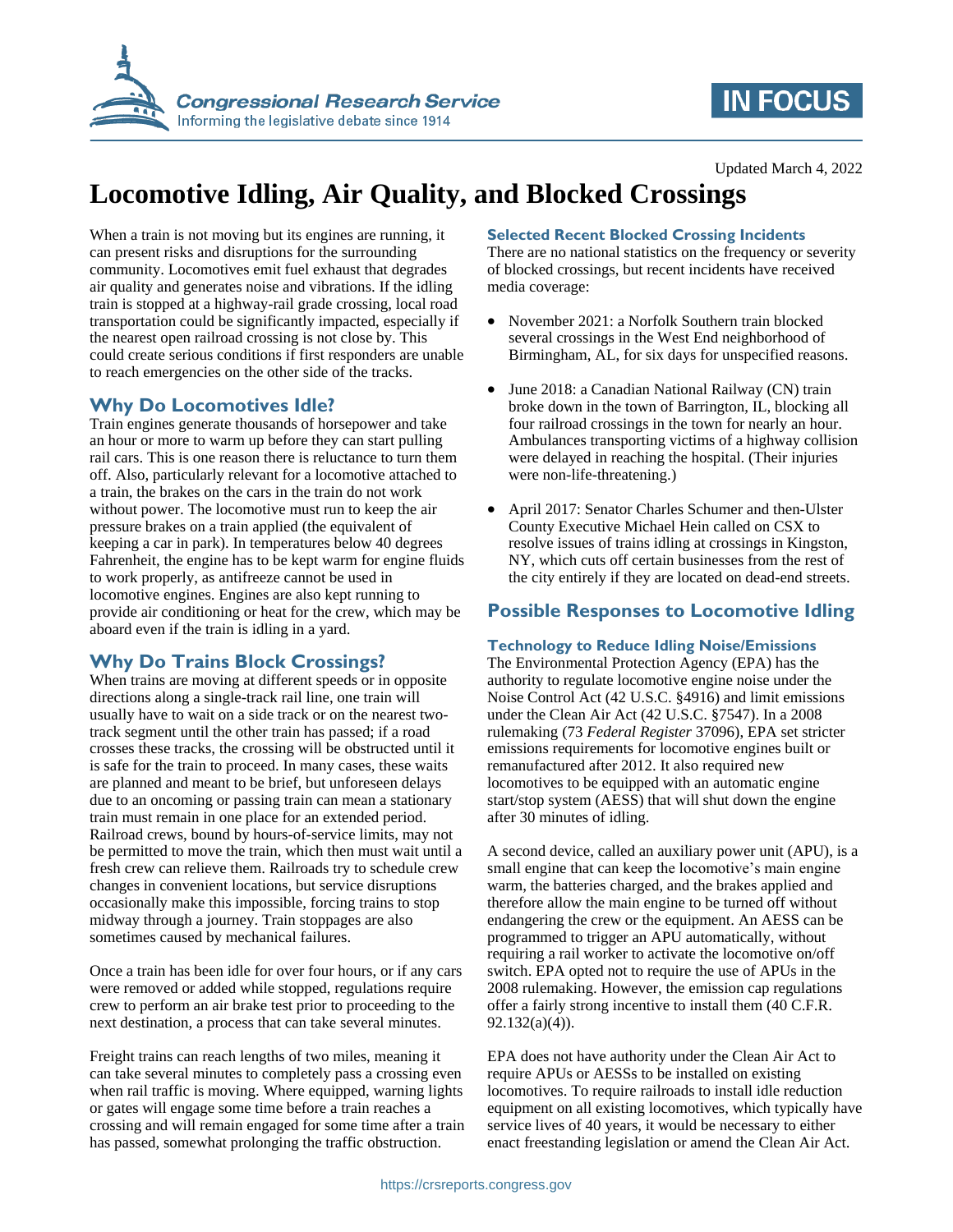#### **Surface Transportation Board Remedies**

The Surface Transportation Board (STB) reviews the construction of new rail lines and transactions involving existing lines. STB can impose environmental mitigation measures, including those related to locomotive idling, as part of this review process. For instance, when CN acquired the so-called "J" Line around Chicago in 2008, STB recognized that a moderately used shortline railroad would become a heavily used main line track. STB, after a review from its Office of Environmental Analysis, required CN to take a number of measures to mitigate the adverse impacts of increased train traffic on local communities. These included

- construction of two road overpasses to eliminate blocked crossings at heavily trafficked locations;
- accelerated acquisition of new locomotives that would meet EPA emissions requirements for idling reduction systems and new procedures to shut down locomotives when not in use and when temperatures are above 40 degrees; and
- measures to keep railroad noise below a certain level for nearby residents by constructing berms or installing vegetation along the tracks.

# **Possible Responses to Blocked Crossings**

#### **2006 Blocked Crossings Study**

Under a 2005 law, the Secretary of Transportation was tasked with undertaking a study of the impact of blocked highway-railroad grade crossings on emergency responders. The final report, published in August 2006 by the Federal Railroad Administration (FRA), noted that there is no uniform national data collected on blocked crossings or on emergency responder delays.

The report recommended forming close relationships between the railroad and the community so that each may be made aware of the other's concerns. In particular, if the railroad is aware of the locations of critical public safety facilities, such as fire and ambulance stations, it may be able to adjust the location at which trains stop in order to ensure a nearby grade crossing is not blocked. There are some actions railroad companies can take in order to minimize time spent at crossings, including shortening trains or building additional infrastructure. However, the general tendency has been for railroads to run longer trains for economic reasons, which may lead to lengthier delays at grade crossings and more blocked crossings when a train is stopped. Railroads can also adopt a policy of creating a gap in a stopped train so as not to block a crossing, though the process of creating the gap is time-consuming and would require the crossing to be closed for that time.

FRA launched a website to collect blocked crossing information from the public on a voluntary basis in 2019. The Infrastructure Investment and Jobs Act of 2021 (IIJA, P.L. 117-58) directs FRA to establish a blocked crossing portal to collect and analyze blocked crossing data for a period of three years. An earlier proposal for IIJA passed by the House (H.R. 3684) contained measures, first introduced

in the Don't Block Our Communities Act (D-BLOC, H.R. 3698), creating permanent data collection requirements for railroads and the U.S. Department of Transportation (DOT), but these were not enacted.

#### **State Laws Regarding Blocked Crossings**

There are no federal laws or regulations specifically concerning highway-rail crossings blocked by trains. According to a 2013 report compiled by FRA and subsequent research conducted by CRS, 40 states and the District of Columbia have laws in effect regarding obstructed crossings. Many of these set a time limit on trains to occupy crossings, ranging from as little as five minutes to as much as 20 minutes. Other states do not impose a statewide time limit but shield railroad employees who block crossings based on orders from their supervisors.

However, state and federal courts have generally found that these laws are preempted by one or more federal laws, rendering them unenforceable. The Federal Railway Safety Act of 1970 grants states the ability to enact their own rail safety laws only if neither DOT nor the Department of Homeland Security has issued regulations "covering the subject matter of" the state law. Moreover, the Interstate Commerce Commission Termination Act of 1995 further restricts states from enacting laws that regulate rail transportation. Railroad companies have successfully argued in court that laws setting time limits at crossings are functionally the same as regulating railroad business practices such as train length and speed or infrastructure construction, which states are not permitted to do.

The D-BLOC bill would have established a federal 10 minute time limit for blocked crossings (with exceptions), subject to civil penalties. These measures were passed by the House but not retained for final passage within IIJA.

#### **Grade Crossing Improvements**

One effective but expensive way to resolve the issue of blocked crossings is to construct grade-separated over/underpasses so that rail traffic does not interfere with road traffic. The 2015 surface transportation law, the FAST Act, added "projects at grade crossings to eliminate hazards posed by blocked grade crossings due to idling trains" in the list of approved uses for the "Section 130" highway-rail crossing safety program, which receives over \$200 million per year. These funds are then allocated to states by a formula that slightly favors states with a disproportionately large share of public grade crossings.

Certain grade separation projects are also an eligible use of funds from the Rebuilding American Infrastructure with Sustainability and Equity discretionary grant program, known as RAISE (formerly TIGER and BUILD), and from the Consolidated Railroad Infrastructure and Safety Improvement program, both administered by DOT. In IIJA, in addition to funding these programs, Congress created and funded a new railroad crossing elimination grant program specifically intended to eliminate highway-rail grade crossings that are frequently blocked by trains.

**Ben Goldman**, Analyst in Transportation Policy